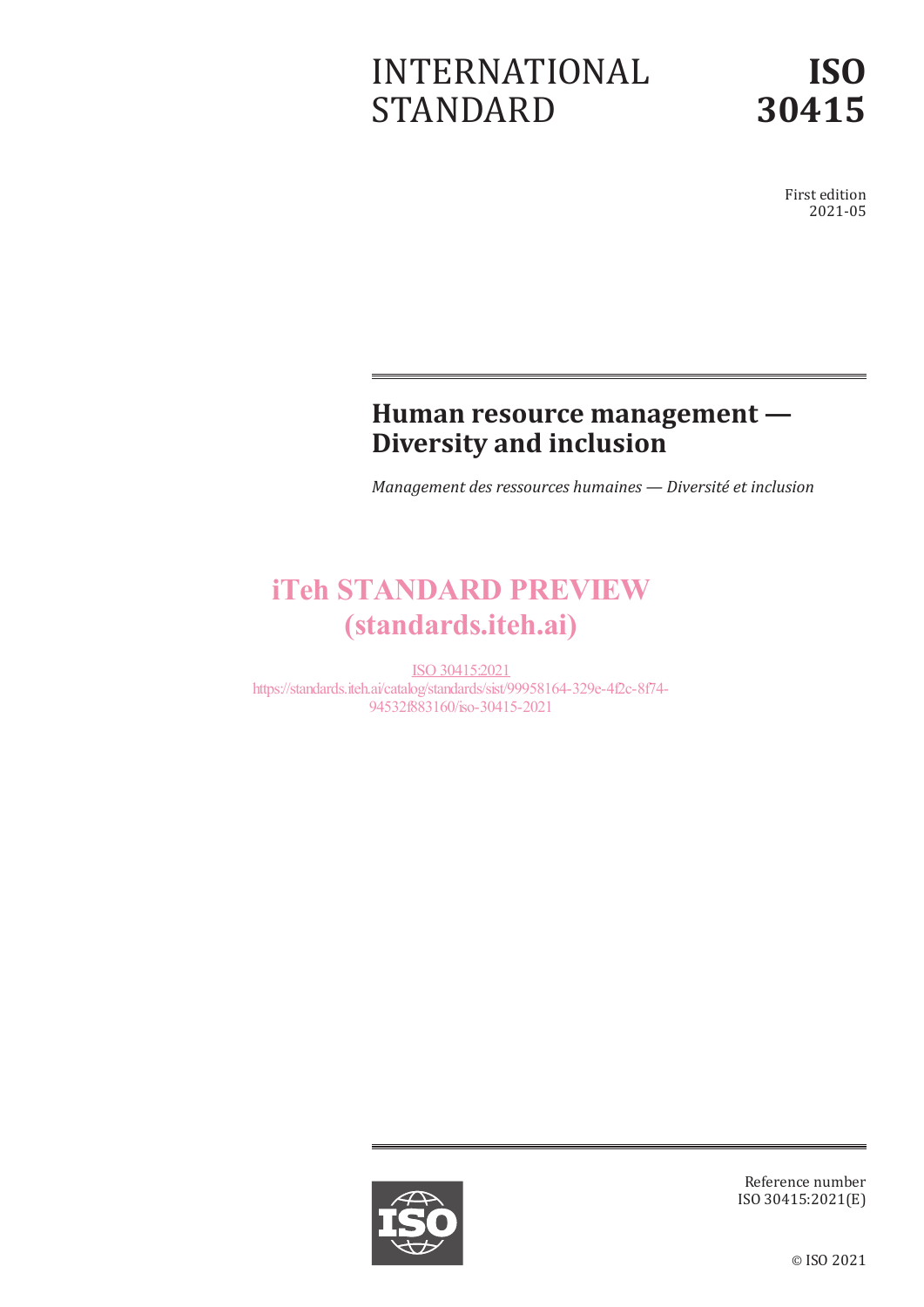# iTeh STANDARD PREVIEW (standards.iteh.ai)

ISO 30415:2021 https://standards.iteh.ai/catalog/standards/sist/99958164-329e-4f2c-8f74- 94532f883160/iso-30415-2021



# **COPYRIGHT PROTECTED DOCUMENT**

#### © ISO 2021

All rights reserved. Unless otherwise specified, or required in the context of its implementation, no part of this publication may be reproduced or utilized otherwise in any form or by any means, electronic or mechanical, including photocopying, or posting on the internet or an intranet, without prior written permission. Permission can be requested from either ISO at the address below or ISO's member body in the country of the requester.

ISO copyright office CP 401 • Ch. de Blandonnet 8 CH-1214 Vernier, Geneva Phone: +41 22 749 01 11 Email: copyright@iso.org Website: www.iso.org Published in Switzerland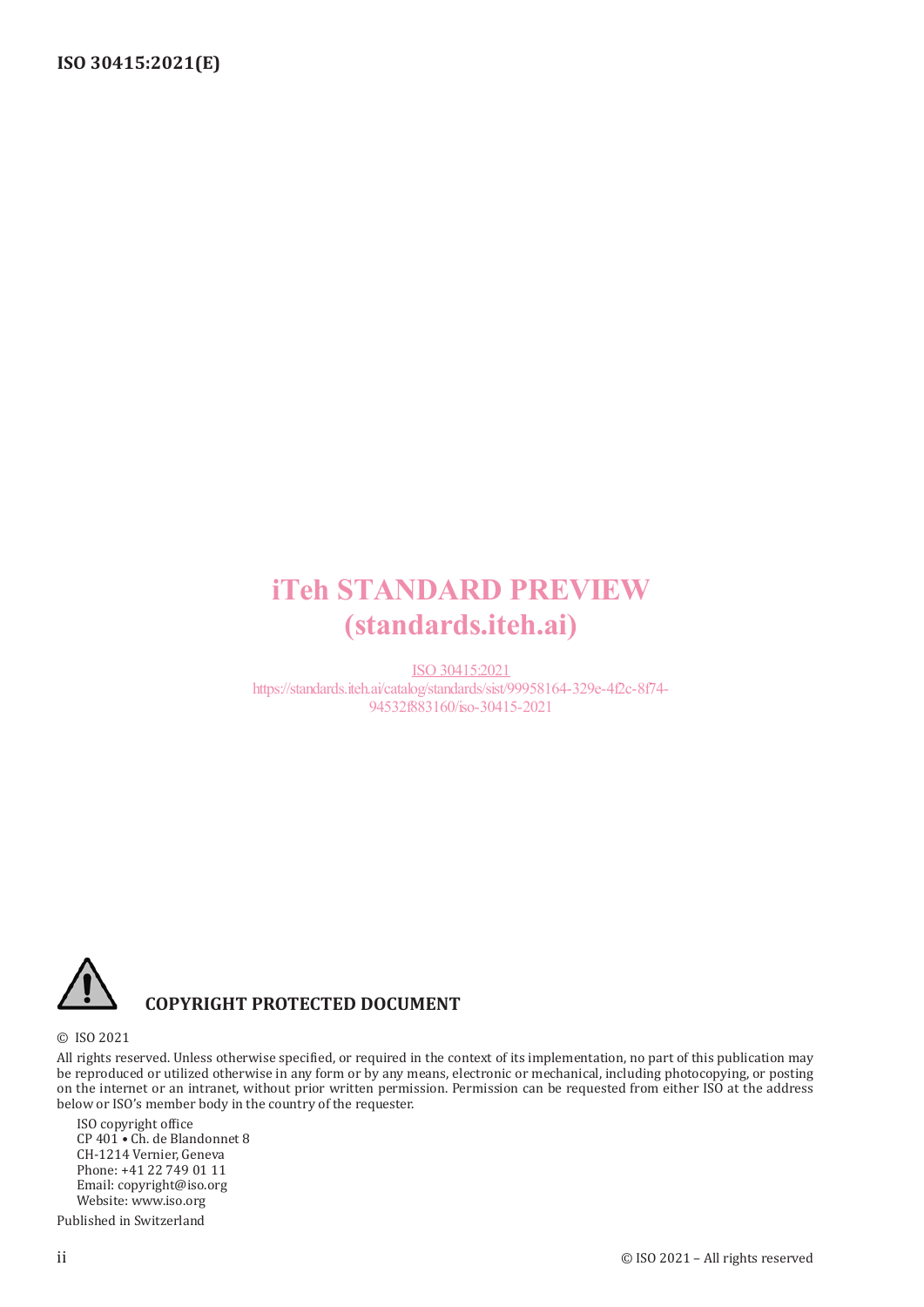# **Contents**

| 2 |            |                                                                                                                |       |  |  |
|---|------------|----------------------------------------------------------------------------------------------------------------|-------|--|--|
| 3 |            |                                                                                                                |       |  |  |
| 4 |            |                                                                                                                |       |  |  |
| 5 |            |                                                                                                                |       |  |  |
|   | 5.1        |                                                                                                                |       |  |  |
|   | 5.2        |                                                                                                                |       |  |  |
|   | 5.3        |                                                                                                                |       |  |  |
|   | 5.4<br>5.5 |                                                                                                                |       |  |  |
|   |            |                                                                                                                |       |  |  |
| 6 | 6.1        |                                                                                                                |       |  |  |
|   | 6.2        |                                                                                                                |       |  |  |
|   | 6.3        |                                                                                                                |       |  |  |
|   | 6.4        |                                                                                                                |       |  |  |
| 7 |            |                                                                                                                |       |  |  |
|   |            | The United States of STANDARD PREVIEW 97.1 General Teh STANDARD PREVIEW 9                                      |       |  |  |
|   | 7.2        |                                                                                                                |       |  |  |
|   | 7.3        | Actions (standards.itch.ai) <sup>9</sup><br>Measures 10                                                        |       |  |  |
|   | 7.4        | Outcomes 2010 and 2010 and 2010 and 2010 and 2010 and 2010 and 2010 and 2010 and 2010 and 2010 and 2010 and 20 |       |  |  |
| 8 |            | 11<br>Human resource management life cycleds/sist/99958164-329e-42c-8f74-                                      |       |  |  |
|   | 8.1        |                                                                                                                |       |  |  |
|   | 8.2        |                                                                                                                |       |  |  |
|   |            | 8.2.1                                                                                                          |       |  |  |
|   |            | 8.2.2                                                                                                          |       |  |  |
|   |            | 8.2.3                                                                                                          |       |  |  |
|   |            | 8.2.4                                                                                                          |       |  |  |
|   | 8.3        |                                                                                                                |       |  |  |
|   |            | 8.3.1<br>8.3.2                                                                                                 |       |  |  |
|   |            | 8.3.3<br>Measures.                                                                                             | $-13$ |  |  |
|   |            | 8.3.4                                                                                                          |       |  |  |
|   | 8.4        |                                                                                                                |       |  |  |
|   |            | 8.4.1                                                                                                          |       |  |  |
|   |            | 8.4.2                                                                                                          |       |  |  |
|   |            | 8.4.3                                                                                                          |       |  |  |
|   |            | 8.4.4                                                                                                          |       |  |  |
|   | 8.5        |                                                                                                                |       |  |  |
|   |            | 8.5.1<br>8.5.2                                                                                                 |       |  |  |
|   |            | 8.5.3                                                                                                          |       |  |  |
|   |            | 8.5.4                                                                                                          |       |  |  |
|   | 8.6        |                                                                                                                |       |  |  |
|   |            | 8.6.1                                                                                                          |       |  |  |
|   |            | 8.6.2                                                                                                          |       |  |  |
|   |            | 8.6.3                                                                                                          |       |  |  |
|   |            | 8.6.4                                                                                                          |       |  |  |
|   | 8.7        |                                                                                                                |       |  |  |
|   |            |                                                                                                                |       |  |  |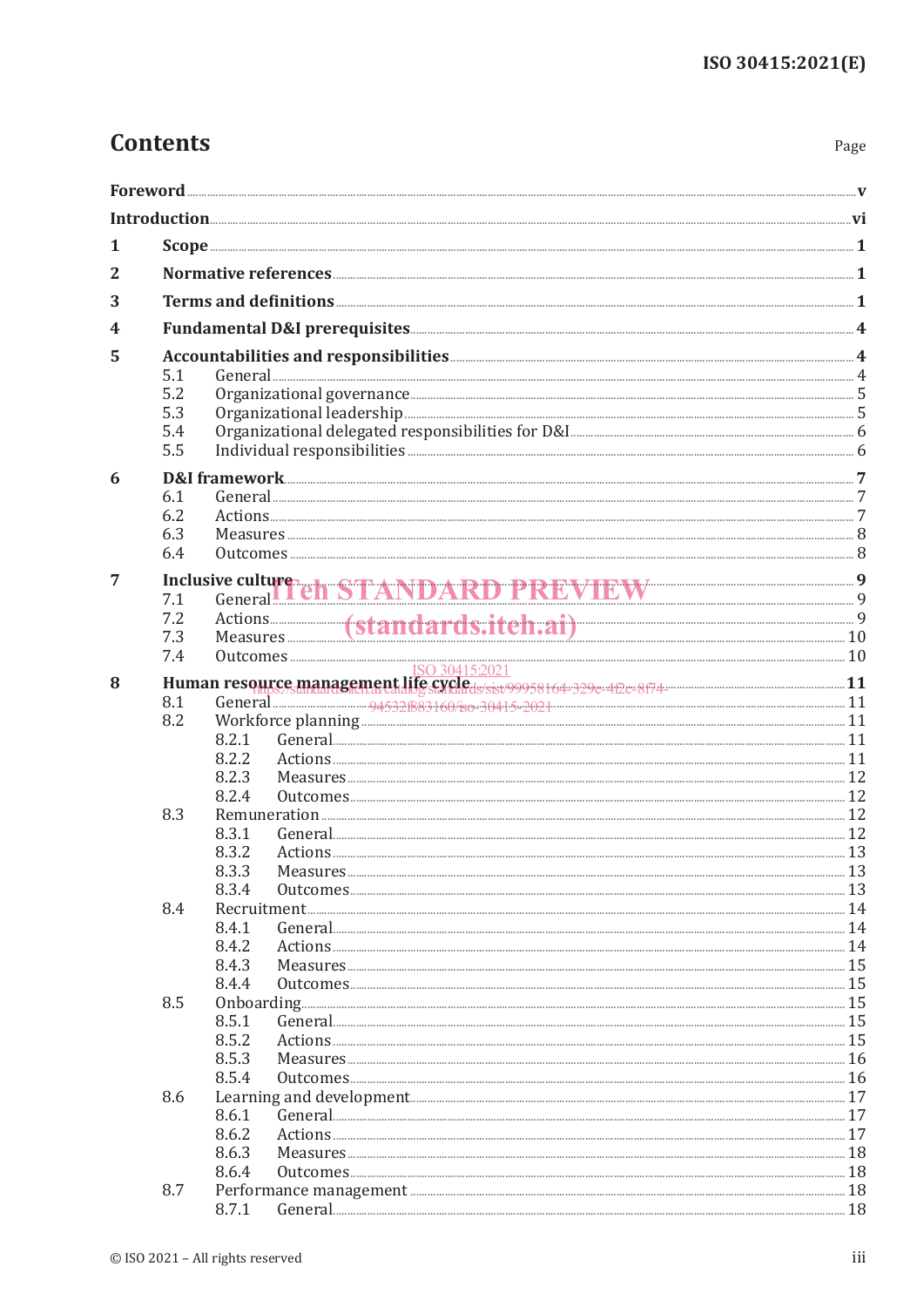|                                                 |      | 8.7.2                                                                              |  |  |  |  |
|-------------------------------------------------|------|------------------------------------------------------------------------------------|--|--|--|--|
|                                                 |      | 8.7.3                                                                              |  |  |  |  |
|                                                 |      | 8.7.4                                                                              |  |  |  |  |
|                                                 | 8.8  |                                                                                    |  |  |  |  |
|                                                 |      | 8.8.1                                                                              |  |  |  |  |
|                                                 |      | 8.8.2                                                                              |  |  |  |  |
|                                                 |      | 8.8.3                                                                              |  |  |  |  |
|                                                 |      | 8.8.4                                                                              |  |  |  |  |
|                                                 | 8.9  |                                                                                    |  |  |  |  |
|                                                 |      | 8.9.1                                                                              |  |  |  |  |
|                                                 |      | 8.9.2                                                                              |  |  |  |  |
|                                                 |      | 8.9.3                                                                              |  |  |  |  |
|                                                 |      | 8.9.4                                                                              |  |  |  |  |
|                                                 | 8.10 |                                                                                    |  |  |  |  |
|                                                 |      | General 23 23<br>8.10.1<br>8.10.2<br>Actions 23                                    |  |  |  |  |
|                                                 |      | 8.10.3                                                                             |  |  |  |  |
|                                                 |      | 8.10.4                                                                             |  |  |  |  |
|                                                 |      |                                                                                    |  |  |  |  |
| 9                                               |      |                                                                                    |  |  |  |  |
|                                                 | 9.1  |                                                                                    |  |  |  |  |
|                                                 | 9.2  |                                                                                    |  |  |  |  |
|                                                 | 9.3  |                                                                                    |  |  |  |  |
|                                                 | 9.4  |                                                                                    |  |  |  |  |
| <b>10</b>                                       |      | Procurement and supplychain relationships R.D. PREVIEW EXAMIC ME                   |  |  |  |  |
|                                                 | 10.1 | General 25<br>Actions (standards.iteh.ai) 25                                       |  |  |  |  |
|                                                 | 10.2 |                                                                                    |  |  |  |  |
|                                                 | 10.3 |                                                                                    |  |  |  |  |
|                                                 | 10.4 |                                                                                    |  |  |  |  |
| 11                                              |      | External stakeholder relationships catalog/standards/sist/99958164-329e-4f2c-8f74- |  |  |  |  |
|                                                 | 11.1 |                                                                                    |  |  |  |  |
|                                                 | 11.2 |                                                                                    |  |  |  |  |
|                                                 | 11.3 |                                                                                    |  |  |  |  |
|                                                 | 11.4 | Outcomes 28                                                                        |  |  |  |  |
| Annex A (informative) Self-assessment checklist |      |                                                                                    |  |  |  |  |
|                                                 |      |                                                                                    |  |  |  |  |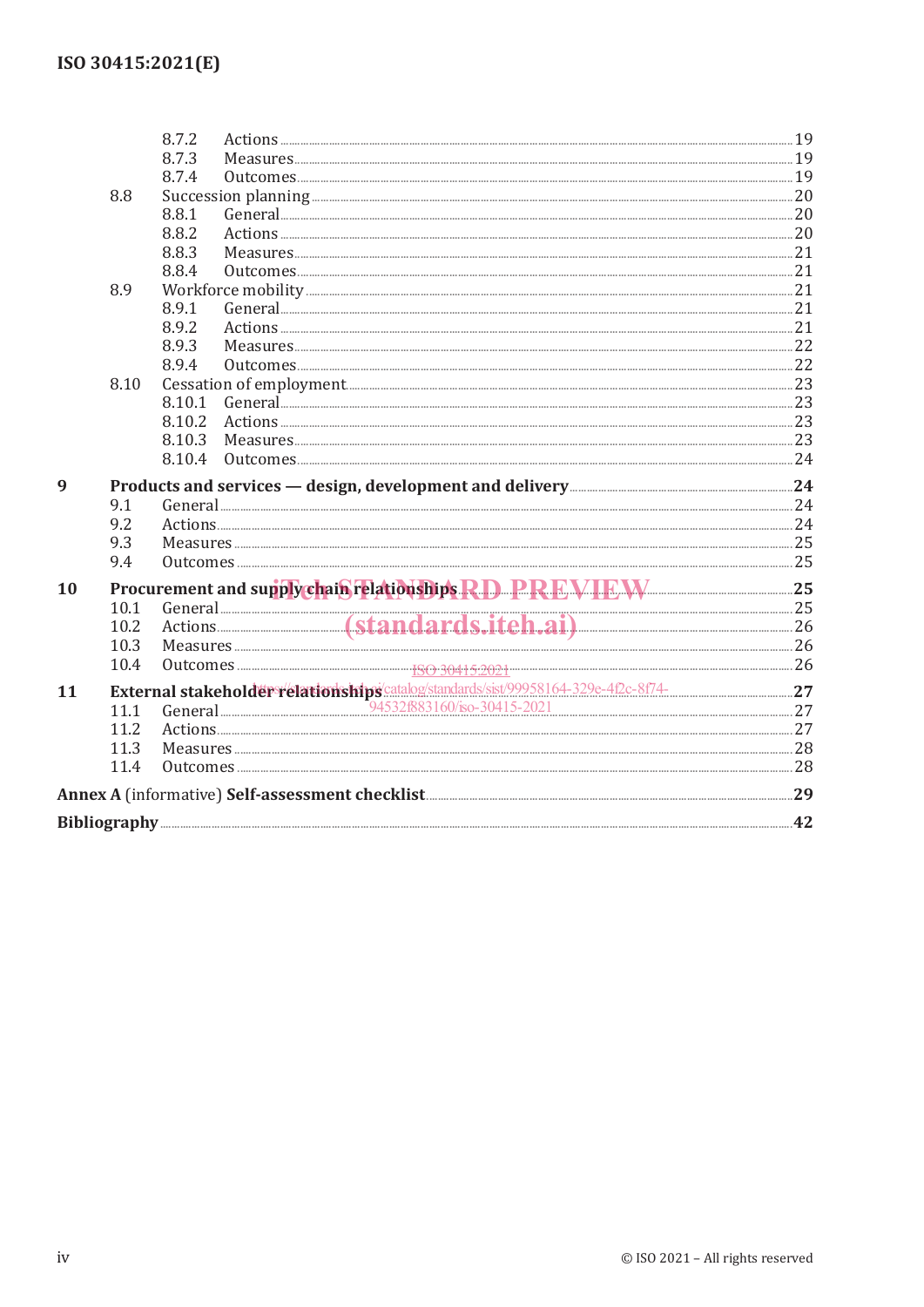# **Foreword**

ISO (the International Organization for Standardization) is a worldwide federation of national standards bodies (ISO member bodies). The work of preparing International Standards is normally carried out through ISO technical committees. Each member body interested in a subject for which a technical committee has been established has the right to be represented on that committee. International organizations, governmental and non-governmental, in liaison with ISO, also take part in the work. ISO collaborates closely with the International Electrotechnical Commission (IEC) on all matters of electrotechnical standardization.

The procedures used to develop this document and those intended for its further maintenance are described in the ISO/IEC Directives, Part 1. In particular, the different approval criteria needed for the different types of ISO documents should be noted. This document was drafted in accordance with the editorial rules of the ISO/IEC Directives, Part 2 (see www.iso.org/directives).

Attention is drawn to the possibility that some of the elements of this document may be the subject of patent rights. ISO shall not be held responsible for identifying any or all such patent rights. Details of any patent rights identified during the development of the document will be in the Introduction and/or on the ISO list of patent declarations received (see www.iso.org/patents).

Any trade name used in this document is information given for the convenience of users and does not constitute an endorsement.

For an explanation of the voluntary nature of standards, the meaning of ISO specific terms and expressions related to conformity assessment, as well as information about ISO's adherence to the www.iso.org/<br>World Trade Organization (WTO) principles in the Technical Barriers to Trade (TBT) see www.iso.org/ World Trade Organization (WTO) principles in the Technical Barriers to Trade (TBT) see www.iso.org/ iso/foreword.html. (standards.iteh.ai)

This document was prepared by Technical Committee ISO/TC 260, *Human resource management*. ISO 30415:2021

Any feedback or questions on this document should be directed to the user's national standards body. A complete listing of these bodies can be found at www.iso.org/members.html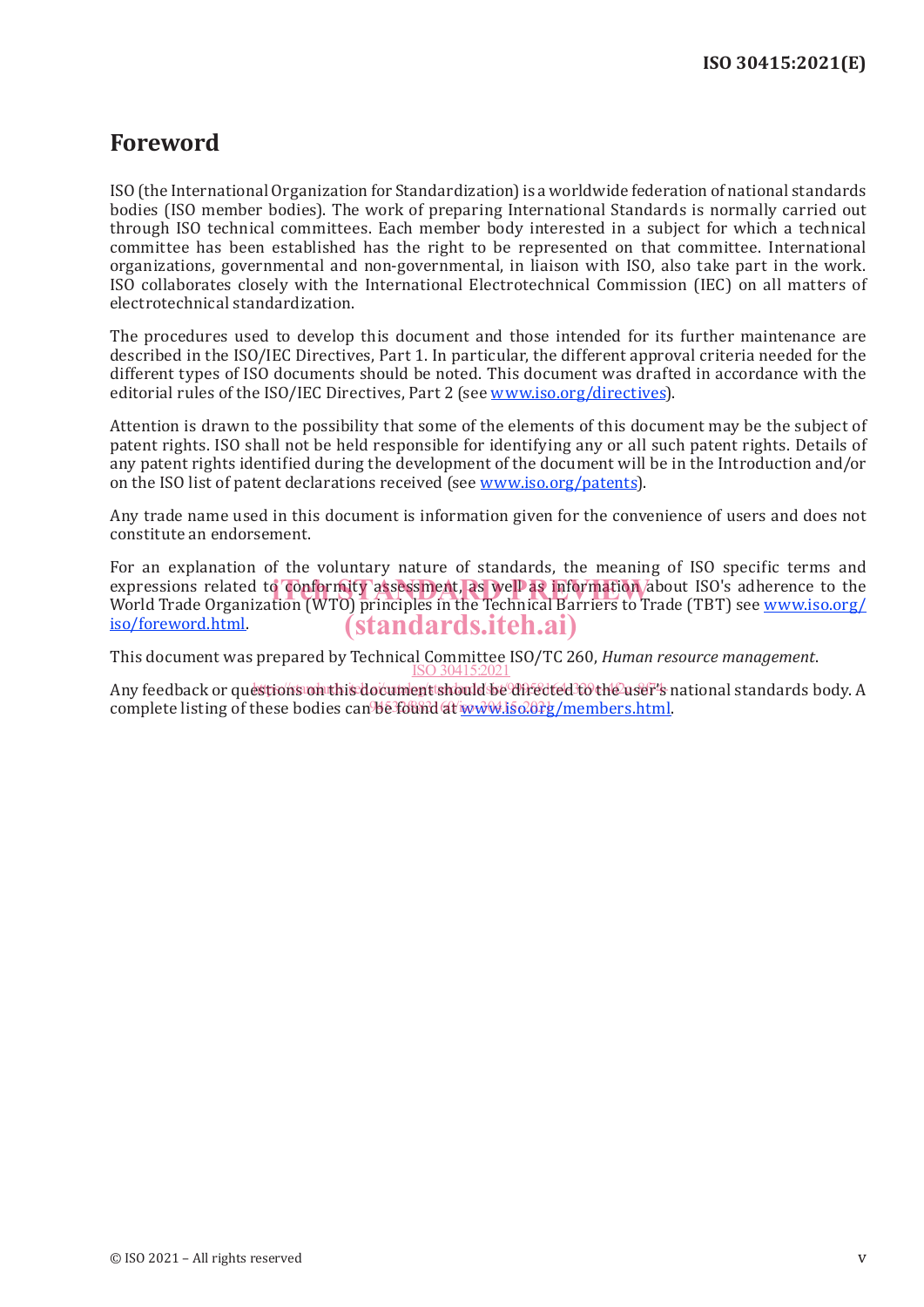# **Introduction**

Developing an inclusive workplace requires an ongoing commitment to diversity and inclusion (D&I) to address inequalities in organizational systems, policies, processes and practices, as well as people's conscious and unconscious biases and behaviours.

In today's increasingly interconnected world, recognizing and leveraging D&I can be critical for organizations seeking to increase innovation, and enhance their resilience, sustainability and reputation. Each organization is different and decision makers need to determine the most appropriate approach for integrating D&I into their strategy and business processes, based on their organizational context. To achieve D&I objectives, organizations need to be brave and committed to actively tackling sensitive issues and addressing non-inclusive behaviours and cultural norms, and unfair and discriminatory organizational practices, whether these are developed by people or associated with technologies.

Fostering a diverse and inclusive organizational culture can enable individuals and teams to thrive and do their best in conditions that enable effective collaboration and participation. Building fairer, more inclusive, socially responsible organizations can help people, regardless of identity, background or circumstance, to access work and develop knowledge, skills and abilities critical to their personal development and well-being.

This document is relevant to the following United Nations Sustainable Development Goals: (5) Gender Equality; (8) Decent Work and Economic Growth; (9) Industry, Innovation and Infrastructure; and (10) Reduced Inequality, and is guided by the principles of human rights at work.[<mark>11</mark>] Additionally, it is linked to ISO 30408.

to 150 50 100.<br>This document supports organizations to embed D&I in their workplaces (see Figure 1) by providing guidance and methods on: (standards.iteh.ai)

- a) prerequisites for demonstrating ongoing commitment to D&I; ISO 30415:2021
- b) accountabilities and responsibilities for D&I<sub>9</sub> g/standards/sist/99958164-329e-4f2c-8f74-

94532f883160/iso-30415-2021

- c) approaches to valuing diversity and fostering development of an inclusive workplace; and
- d) identifying D&I objectives, opportunities and risks, actions, measures, outcomes and impacts.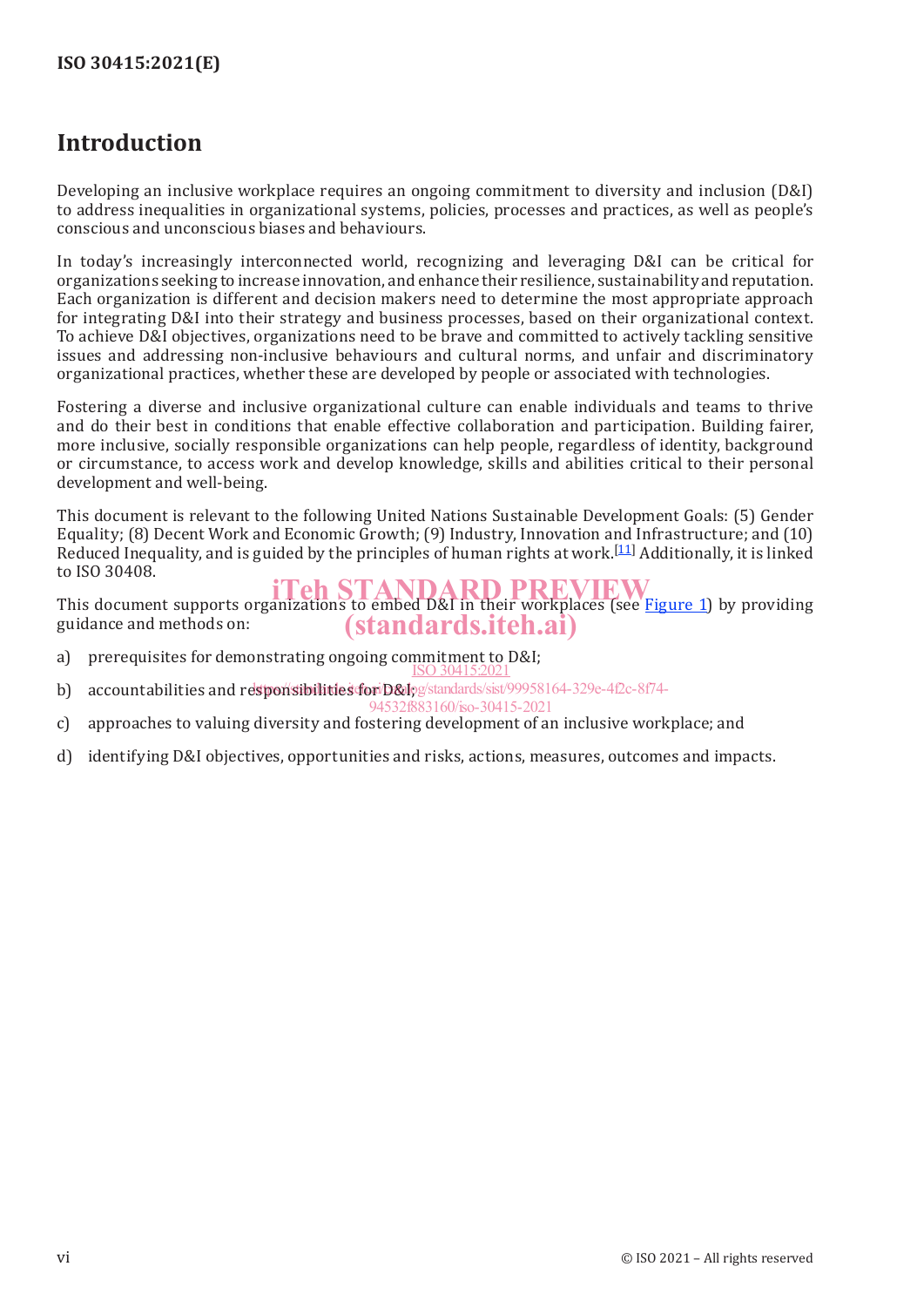

This document applies to the human resource management life cycle, delivery of products and services, supply chain relationships, and relationships with external stakeholders to ensure equity, fairness and equality. It encourages organizations to use a continual improvement plan, do, check and review approach. It is intended to help organizations achieve D&I objectives, evaluate the impact on people, communities and society, and meet sustainable development goals. It can also support independent and external validation of organizational approaches to embedding D&I in the workplace. To facilitate the use of this document by organizations, a checklist of the document's D&I actions is included in Annex A.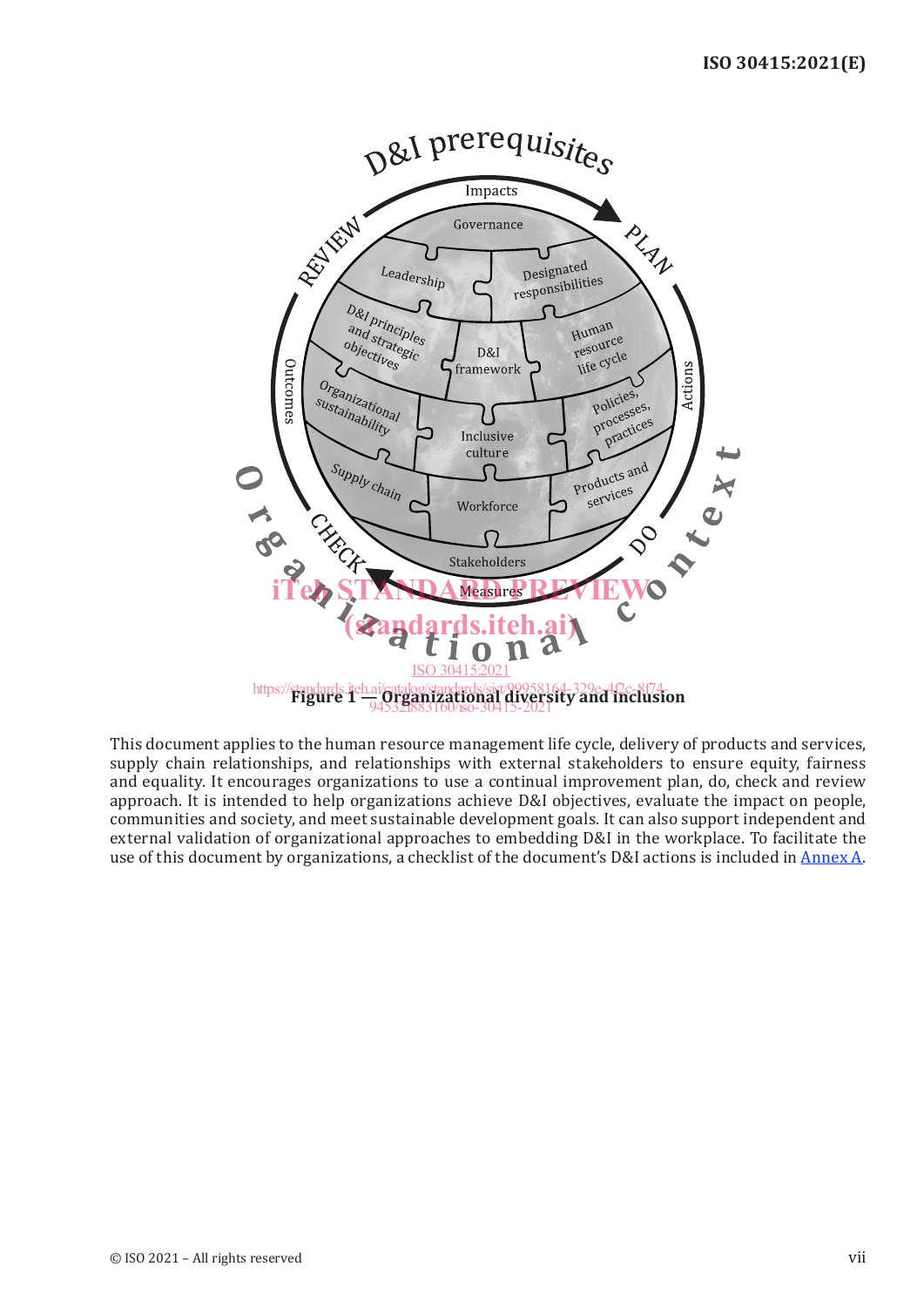# iTeh STANDARD PREVIEW (standards.iteh.ai)

ISO 30415:2021 https://standards.iteh.ai/catalog/standards/sist/99958164-329e-4f2c-8f74- 94532f883160/iso-30415-2021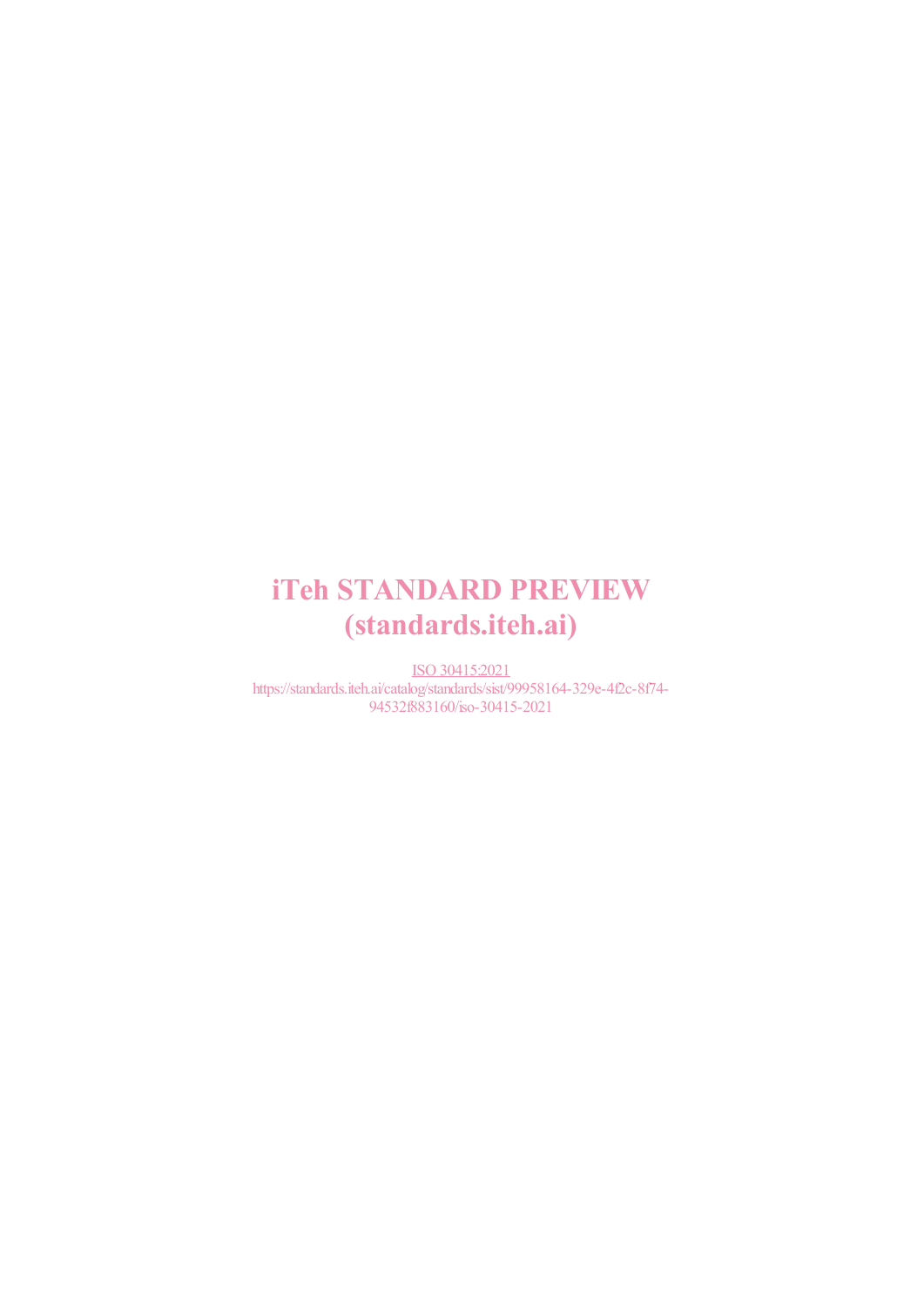# **Human resource management — Diversity and inclusion**

# **1 Scope**

This document provides guidance on D&I for organizations, including their governance body, leaders, workforce and recognized representatives, and other stakeholders. It is intended to be scalable to the needs of all types of organizations in different sectors, whether in public, private, government or nongovernmental organizations (NGO), regardless of size, type, activity, industry or sector, growth phase, external influences and country-specific requirements.

This document presents fundamental prerequisites for D&I, associated accountabilities and responsibilities, recommended actions, suggested measures and potential outcomes. It recognizes that each organization is different and that decision makers need to determine the most appropriate approach to embedding D&I in their organization, based on the organization's context and any disruptive challenges that emerge.

This document does not address the specific aspects of relations with labour unions or work councils, or country-specific compliance, legal requirements or litigation.

# 2 Normative references **STANDARD PREVIEW**

The following documents are referred to in the text in such a way that some or all of their content The following documents are referred to in the text in such a way that some or all of their content<br>constitutes requirements of this document. For dated references, only the edition cited applies. For undated references, the latest edition of the referenced document (including any amendments) applies. ISO 30415:2021

ISO 30400, *Human resource management* and *Vocabulary* 99958164-329e-4f2c-8f74-

94532f883160/iso-30415-2021

# **3 Terms and definitions**

For the purposes of this document, the terms and definitions given in ISO 30400 and the following apply.

ISO and IEC maintain terminological databases for use in standardization at the following addresses:

- ISO Online browsing platform: available at https://www.iso.org/obp
- IEC Electropedia: available at http://www.electropedia.org/

#### **3.1**

#### **accessibility**

extent to which workplace environments, systems, and organizational products and services are accessible and can be used by the broadest range of people

## **3.2 accommodate**

adapt to or adjust to

Note 1 to entry: The aim of accommodating specific needs is to enable people with differing abilities to gain access to work and contribute to the organization.

Note 2 to entry:Adjustments can vary according to differing abilities, specific individual needs and circumstances. For example, having organizational policies that cover making adjustments to premises, working hours, job responsibilities and equipment, and providing accessible information and assistive technologies, as well as time for treatment and rehabilitation, when applicable.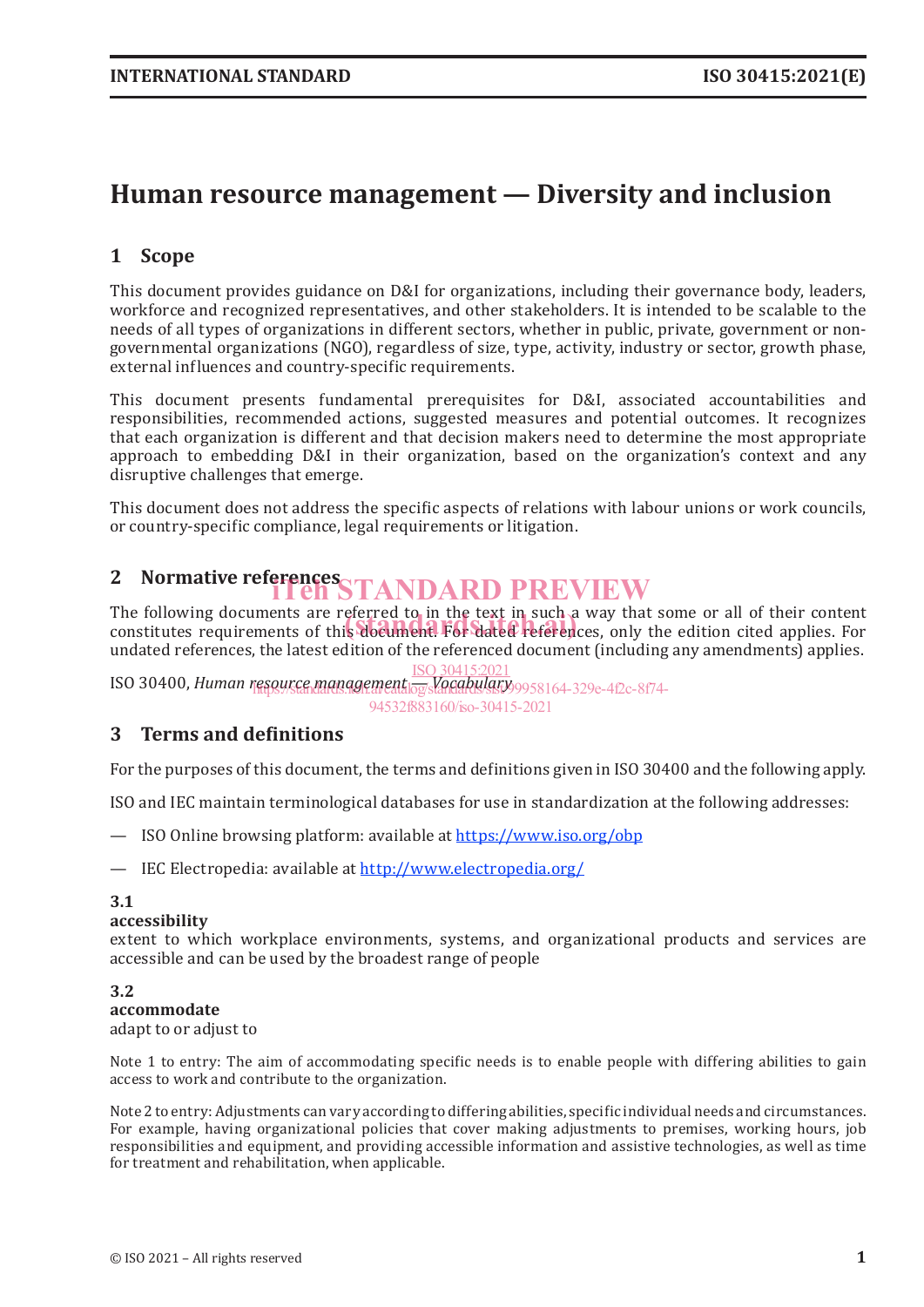## **3.3**

#### **accountability**

obligation of a person or organization to account for their activities or accept responsibility for those activities

Note 1 to entry: The activities can, for example, include the completion of a deliverable or task, and accepting responsibility can involve disclosing the results of the activities in a transparent manner.

[SOURCE: ISO/TS 21089:2018, 3.3.1, modified — Variable characteristics of the concept moved to Note 1 to entry.]

#### **3.4**

#### **adverse impact**

outcome that is disadvantageous and potentially discriminatory for individuals and groups of people

#### **3.5**

#### **bias**

tendency, inclination or opinion that is preconceived or unreasoned that hinders impartial judgement

Note 1 to entry: Bias can be unconscious, conscious or systematic.

[SOURCE: ISO 30400:2016, 9.2, modified]

#### **3.6**

#### **decent work**

work performed in conditions of freedom, equity, security and human dignity<br>iSOUDCE: ISO 26000:2010.64444 Roy & modified! [SOURCE: ISO 26000:2010, 6.4.1.1, Box 8, modified] (standards.iteh.ai)

#### **3.7**

#### **diversity**

characteristics of differences and similarities between people ISO 30415:2021 https://standards.iteh.ai/catalog/standards/sist/99958164-329e-4f2c-8f74-

Note 1 to entry: Diversity includes factors that influence the identities and perspectives that people bring when interacting at work.

Note 2 to entry: Diversity can support the development of workplace environments and practices that foster learning from others to gain diverse perspectives on *inclusiveness* (3.12).

Note 3 to entry: Diversity dimensions include the demographic and other personal characteristics of the workforce, for example age, disability, sex, sexual orientation, gender, gender identity, race, colour, nationality, ethnic or national origin, religion or belief, as well as characteristics related to socio-economic context. These are often identified and agreed upon dimensions, which can be associated with legal requirements in different jurisdictions.

[SOURCE: ISO 30400:2016, 9.1, modified —Note 2 to entry modified and Note 3 to entry added.]

#### **3.8 employee resource group**

## **ERG**

people with shared demographic and other *diversity* (3.7) dimensions, and their allies

Note 1 to entry: An ERG generally consists of people who join together in a network to share experiences and beliefs, and to promote diversity and *inclusion* (3.12) in the workplace.

Note 2 to entry: ERGs can contribute to an organization's approach to D&I, and promote, lead and provide support for D&I objectives.

Note 3 to entry: Organizations can support the role and contribution of an ERG by allocating a budget and identifying a leadership team sponsor.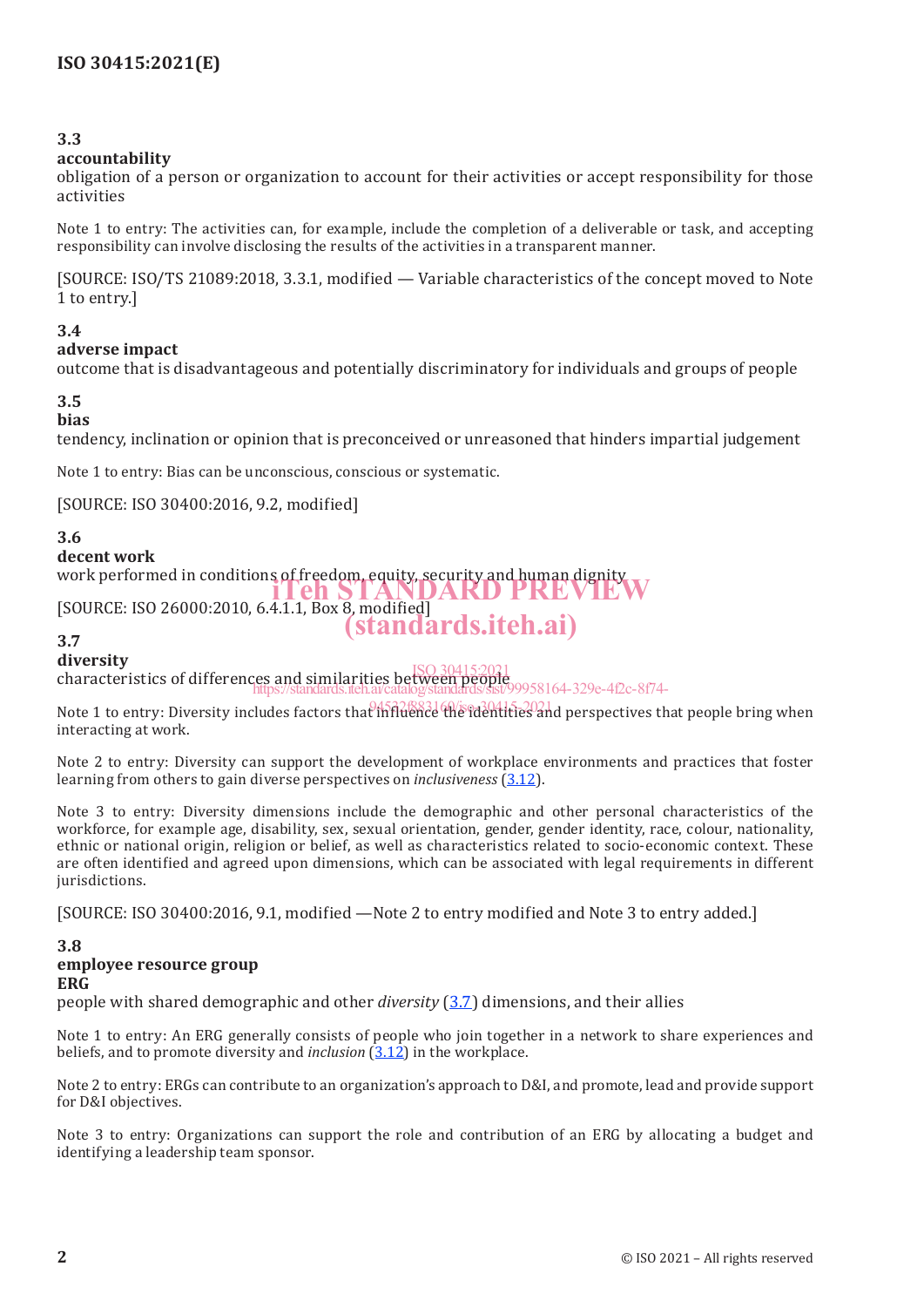## **3.9**

**equality**

state of being equal, especially in status, rights, opportunities or outcomes

### **3.10**

#### **equity**

principle that policies, processes and practices should be fairly applied and individual needs recognized

# **3.11**

#### **fairness**

principle that everyone should be subject to procedures that are equitable and, as far as possible, free from systematic *bias* (3.5)

#### **3.12 inclusion inclusiveness**

practice of including all stakeholders in organizational contexts

Note 1 to entry: Inclusion can involve stakeholders from different groups being accepted, welcomed, and enabled to have a *voice* (3.19) and develop a sense of belonging.

Note 2 to entry: Inclusion can also involve offering opportunities to people on the basis of their knowledge, skills and abilities, as well as providing access to resources that enable their participation.

[SOURCE: ISO 30400:2016, 9.5, modified —Note 1 to entry revised and Note 2 to entry added.]

# iTeh STANDARD PREVIEW

#### **3.13 inclusive culture**

**inclusive culture**<br>values, beliefs and practices that **influence the conduct and be**haviour of people and organizations by including and valuing the perspectives and contributions of the broadest range of stakeholders

ISO 30415:2021

**3.14 inclusive behaviour** conduct that promotes *inclusion* (3.12) https://standards.iteh.ai/catalog/standards/sist/99958164-329e-4f2c-8f74- 94532f883160/iso-30415-2021

Note 1 to entry: Organizations can enable conditions that encourage inclusive behaviour.

Note 2 to entry: Individuals within an organization demonstrate inclusive behaviour when they enable everyone to have a *voice* (3.19) and accept and value the perspectives and contributions of every stakeholder.

# **3.15**

#### **intersectionality**

combination of one or more *diversity* (3.7) dimensions and other personal characteristics that are part of a person's identity

Note 1 to entry: These diversity dimensions and personal characteristics intersect, such that each is linked to the other, and influence a person's life and work experiences.

# **3.16**

#### **onboarding**

process of welcoming people into the organization, its culture, expectations, policies, people and their roles

Note 1 to entry: The approach to onboarding can depend on the type and size of the organization, complexity of the job, and the knowledge, skills and abilities of the person.

Note 2 to entry: Onboarding can help people adjust or acclimatize to a new work environment, role and responsibility, and also help the workforce and the organization to adjust to its new members.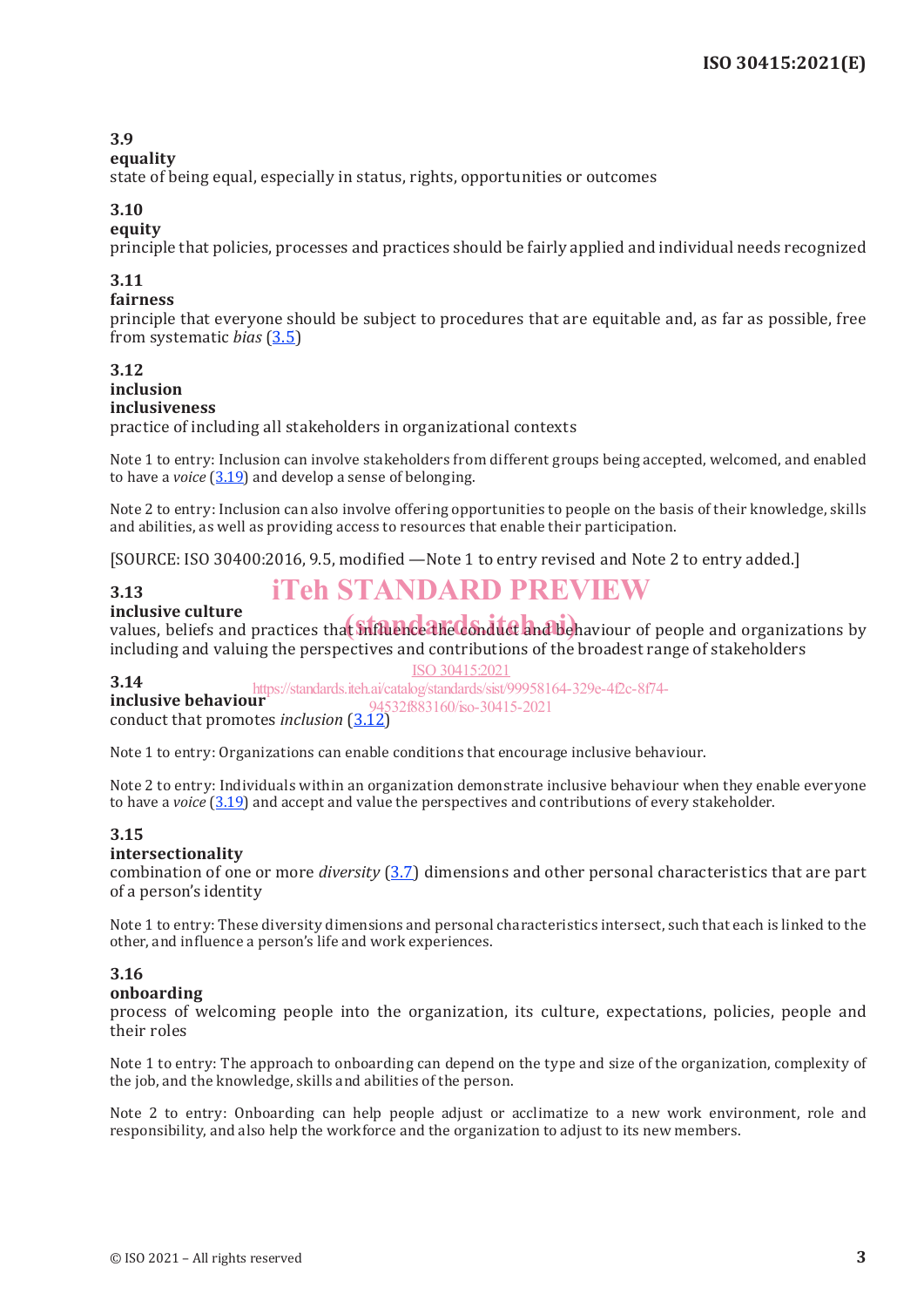#### **3.17**

#### **organizational governance**

system by which an organization makes and implements decisions in pursuit of its objectives

[SOURCE: ISO 26000:2010, 2.13]

## **3.18**

#### **outreach**

activities undertaken by an organization to engage with a broader group of stakeholders

#### **3.19**

#### **voice**

way people communicate their views and influence matters that affect them

Note 1 to entry: Voice can include workforce views on employment and organizational issues, which can enable participation and involvement of people in influencing organizational decision-making.

Note 2 to entry: Voice can be evident through formal and informal mechanisms, including engagement surveys, *employee resource groups* (3.8), and consultations and negotiations that involve workforce representatives, labour unions or work councils where they exist.

Note 3 to entry: Voice can include communications from customers, people in the supply chain and other external stakeholders, expressing expectations and concerns.

# **4 Fundamental D&I prerequisites**

collectively, the following prerequisites are fundamental to implementing the guidance in this document, demonstrating commitment to D&I and developing an inclusive organization:

- **Recognizing diversity**: valuing all people intrinsically, individually and as groups, appreciating how different diversity dimensions intersect, and a sekhowledging that demographic and other personal characteristics can possibly be protected by law and regulation. 94532f883160/iso-30415-2021
- **Governing effectively**: exemplifying and promoting leadership commitment to D&I through the use of inclusive organizational governance systems, policies, processes, practices and operations.
- **Acting accountably**: acting in an ethical and socially responsible manner, promoting productive employment and decent work for all.
- **Working inclusively**: enabling and developing an accessible and respectful workplace environment that fosters inclusion and a sense of belonging.
- **Communicating inclusively**: recognizing and responding to the needs of people who access, understand and relate to communications in different ways.
- **Advocating and championing D&I**: actively influencing and promoting inclusive organizational practices and stakeholder relationships.

# **5 Accountabilities and responsibilities**

## **5.1 General**

The organization's governing body and senior leadership are accountable for developing D&I principles and objectives, which should be delivered through a D&I framework. The principles and objectives should be aligned with Clause 4 prerequisites, and integrated into the organization's policies, processes and practices, for human resource management, products and services, and supply chain and external stakeholder relationships. They are also accountable for ensuring that resources, time, support and adequate funding is available for D&I initiatives and activities.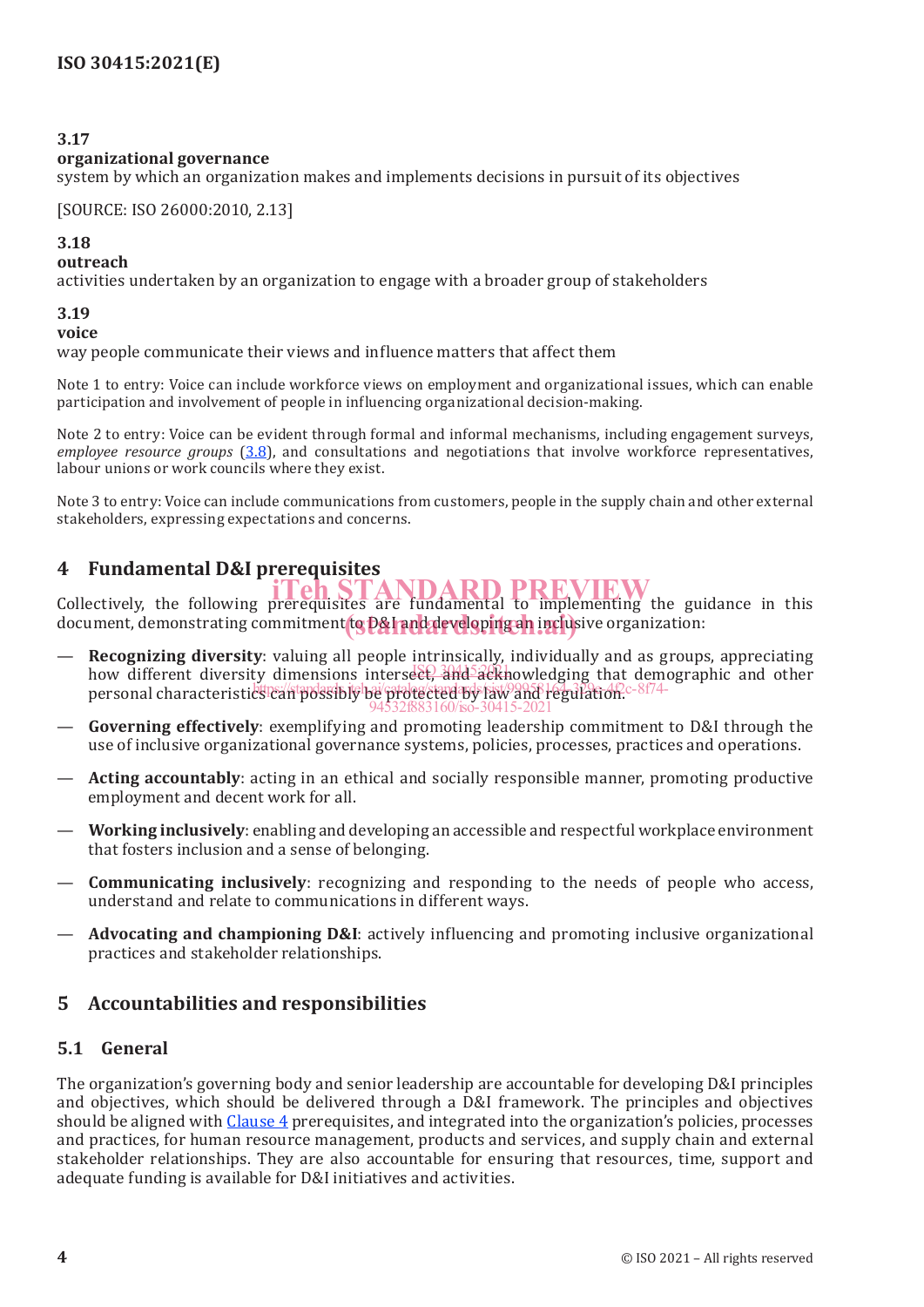D&I responsibility should be delegated to people with expertise and understanding of D&I. People who have delegated responsibilities for D&I, people management and stakeholder relationships are accountable for planning, implementing and monitoring policies, processes and practices, and reviewing their effectiveness in achieving D&I objectives.

Everyone in the organization has a role and responsibility in the realization of D&I principles, and in establishing and maintaining an inclusive culture at work. When people work inclusively, ideas and contributions of all stakeholders are welcomed and respected, which can result in a competitive advantage for the organization.

## **5.2 Organizational governance**

To ensure that the organization's D&I principles and objectives are aligned with its vision, mission, values and strategy, its governing body should have accountability for:

- directing senior leaders to establish D&I principles and objectives, and allocation of resources to achieve them;
- demonstrating commitment to D&I and role modelling behaviours that are consistent with D&I principles, shared values and beliefs;
- challenging and addressing behaviour that is inconsistent with D&I principles and ensuring that people who challenge inappropriate behaviour, and those who are affected by it, are protected and supported; and
- holding senior leaders to account when evaluating the organization's D&I opportunities and risks, and reviewing performance and progress in achieving D&I objectives and the impact of their outcomes. (standards.iteh.ai)

#### **5.3 Organizational leadership** ISO 30415:2021

https://standards.iteh.ai/catalog/standards/sist/99958164-329e-4f2c-8f74-

The organization's leaders should be active advocates and champions of D&I and have accountability and responsibility for:

- establishing D&I principles and objectives and a supporting framework to realize these;
- facilitating an inclusive organizational culture by establishing D&I expectations and accountabilities, communicating these to all stakeholders, and fostering inclusive relationships and shared values with them;
- demonstrating their commitment by role modelling inclusive behaviour, setting behavioural expectations for the workforce, challenging and addressing inappropriate behaviour, and recognizing and rewarding D&I inclusive practices and behaviours;
- designating responsibility for achieving D&I objectives to those who lead functional areas in the organization;
- ensuring that the organization's systems, policies, processes and practices across all functional areas align with its D&I principles and objectives;
- allocating resources to achieve D&I objectives, for example sponsoring initiatives, ERGs and steering committees, including allocation of time and support for participating and contributing to the achievement of D&I objectives;
- reviewing the outcome and impact of their products and services on market segments and the broadest range of stakeholders; and
- ensuring that the organization's annual report includes a clear narrative description of its D&I opportunities and risks, and progress on achieving D&I objectives, supported by robust evidence and demographic data of its workforce (see ISO 30414 for guidance on human capital reporting).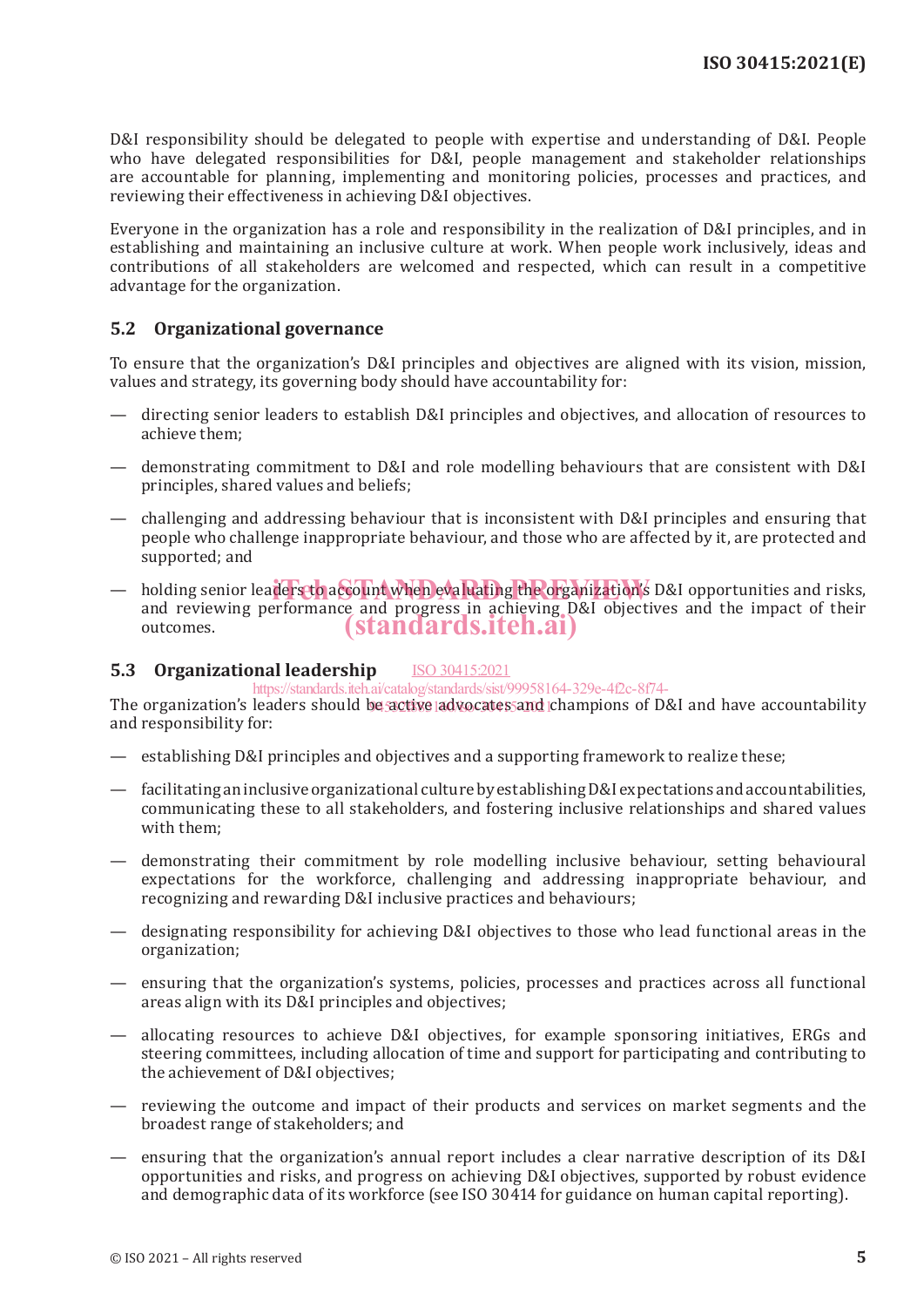# **5.4 Organizational delegated responsibilities for D&I**

People who are accountable for managing functional areas of the organization should have delegated responsibility for:

- ensuring that D&I principles are embedded in functional systems, policies, processes and practices;
- sharing D&I knowledge, skills and expertise, and providing advocacy and guidance on policies, processes and practices that promote a diverse and inclusive organizational culture;
- demonstrating and role modelling inclusive behaviours;
- deploying resources to respond to opportunities, risks, constraints and challenges in order to achieve D&I objectives;
- fostering an inclusive and diverse workplace by enabling access and adjustments to increase participation of demographically under-represented groups;
- ensuring policies, processes, practices and decisions about people, as they move into, through and out of the organization, are evidence-based and supported by checks and balances to mitigate the effects of bias, including any in existing and emerging technologies;
- promoting the organization's D&I principles and objectives through all stages of the human resource management life cycle;
- facilitating open channels of communication so that diverse perspectives are received with respect and without prejudice; **iTeh STANDARD PREVIEW**
- enabling a safe environment for D&I **issues, concerns and compl**aints to be raised, and ensuring noticies processes and practices are fairly applied for all stakeholders including whistle blowers. policies, processes and practices are fairly applied for all stakeholders, including whistle-blowers;
- ensuring that stakeholder feedback is considered when monitoring the implementation of policies, processes and practices to identify D&I impacts, outcomes, challenges, constraints and trends; 94532f883160/iso-30415-2021
- promoting the organization's D&I principles and objectives through contracting arrangements with the supply chain, relationships with customers and communities, and other external stakeholders;
- identifying and analysing diversity data to measure impacts;
- identifying the criteria and associated measures for D&I that are material to the organization;
- evaluating the impact of policies, processes and practices on the development of an inclusive workplace, including the movement of people into, through and out of the organization, and other stakeholders; and
- reviewing and reporting the status and progress against identified D&I objectives, including the assessment of risk and opportunities, and any recommendations for change and inclusion in the organization's annual report.

# **5.5 Individual responsibilities**

Everyone has responsibility for:

- treating colleagues, customers, suppliers and other stakeholders with respect and fairness;
- meeting expectations of the organization's D&I principles and objectives;
- behaving inclusively, actively fostering inclusion, trust and a sense of belonging; and
- voicing concerns and challenging inappropriate behaviour.